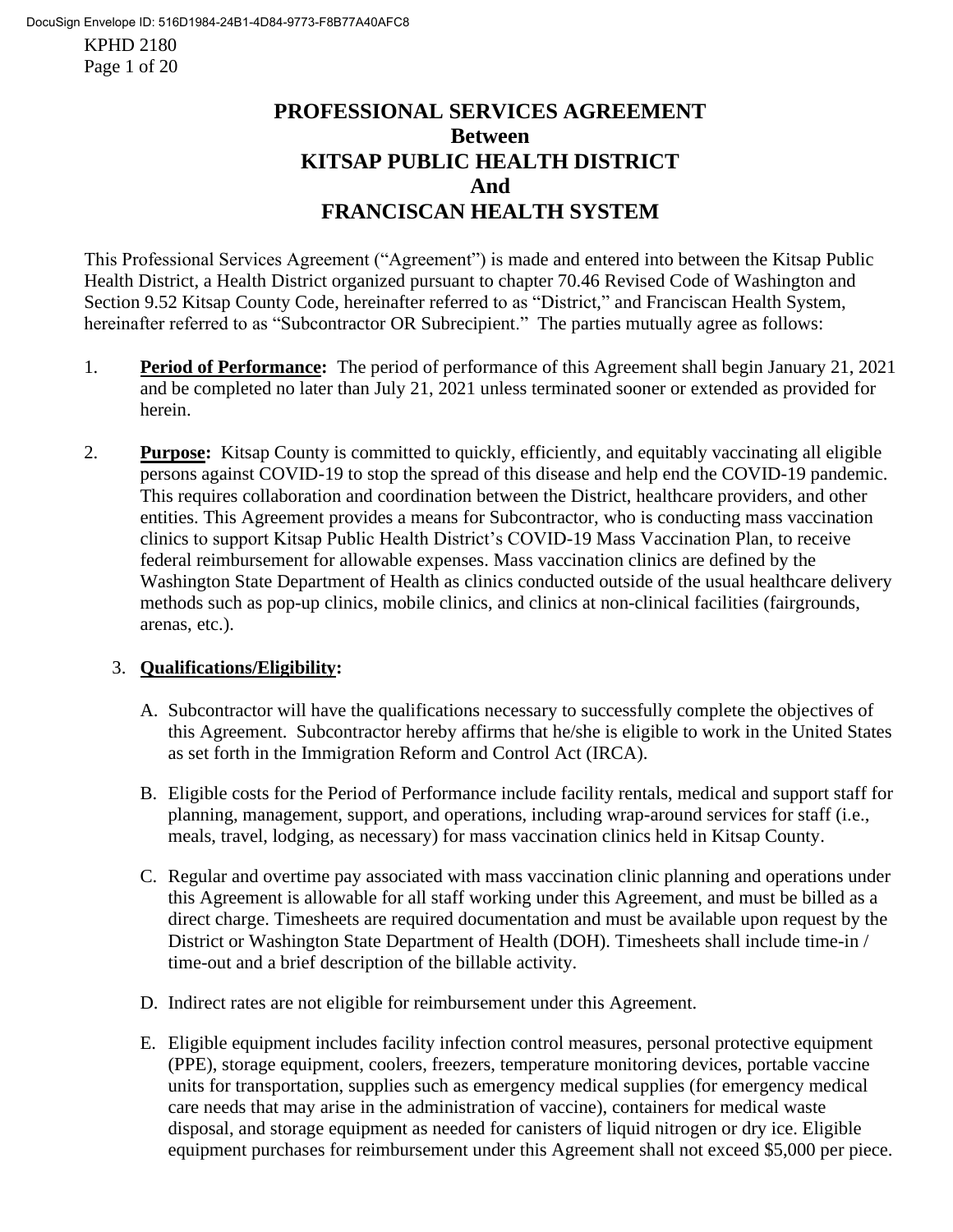#### KPHD 2180 Page 2 of 20

Equipment costs greater than \$5,000 per piece must be preapproved before purchase and reimbursement by District and DOH, and should be leased rather than purchased.

- F. Any diversion from the preceding list of pre-approved expenses will require a narrative on the purchase rationale and will be subject to District and DOH approval prior to reimbursement.
- 4. **Services:** Refer to **ATTACHMENT A** Scope of Work.
	- A. Subcontractor agrees to provide its own labor and materials. Unless otherwise provided for in the agreement, no material, labor or facilities will be furnished by the District.
	- B. Subcontractor will perform the work specified in the Agreement and provide the required deliverables according to standard industry practice.
	- C. As an enrolled COVID-19 vaccine provider, Subcontractor will follow Washington State Department of Health's requirements for vaccine administration, storage, reporting, and other related tasks.
	- D. Subcontractor has not billed Medicare, Medicaid, or other insurance for COVID-19 mass vaccination clinics.
- 5. **Compensation:** The District agrees to reimburse Subcontractor for up to 100% of eligible direct costs for mass vaccination clinic expenses as described in this Agreement during the Period of Performance. Reimbursement will be based on the invoices submitted by Subcontractor using a monthly cost worksheet provided by the District. Subcontractor will be reimbursed only for work expressly authorized in the Agreement and only for qualified expenses as described in the Washington State Department of Health's Mass Vaccination Funding Guidance for Local Public Health Jurisdictions (dated March 19, 2021) (**ATTACHMENT B**). Subcontractor will not be entitled to reimbursement for any services that were performed prior to the effective date of the Agreement or after its termination unless a provision of the Agreement expressly provides otherwise. Subcontractor shall submit reimbursement requests and required reports on a monthly basis.
- 6. **Federal Source of Funds:** The funding source for this Agreement is Federal.
- 7. **Emergency Waivers of Existing Procurement Procedures.** In March 2020, Kitsap County and the Cities of 2020, Kitsap County and the Cities of Bainbridge Island, Bremerton, Port Orchard, and Poulsbo issued emergency proclamations regarding the COVID-19 pandemic. These proclamations waived particular local public advertising, competitive procurement, and contract requirements as provided by RCW 39.04.280 and, as applicable, local city codes excepting mandatory constitutional amendment requirements. While non-state entities must follow procurement requirements found at 2 C.F.R. §§ 200.317 – 200.326, federal regulations allow for noncompetitive procurements under certain circumstances, including when a non-state entity determines that immediate actions required to address the public exigency or emergency cannot be delayed by a competitive solicitation. This represents an exception to requirements for full and open competition. Federal Emergency Management Agency (FEMA) approval is not required for use of noncompetitive procurements under the emergency or exigency exception; however, the non-state entity must document its justification for using noncompetitive procurements and must still comply with other procurement requirements and ensure that costs are reasonable.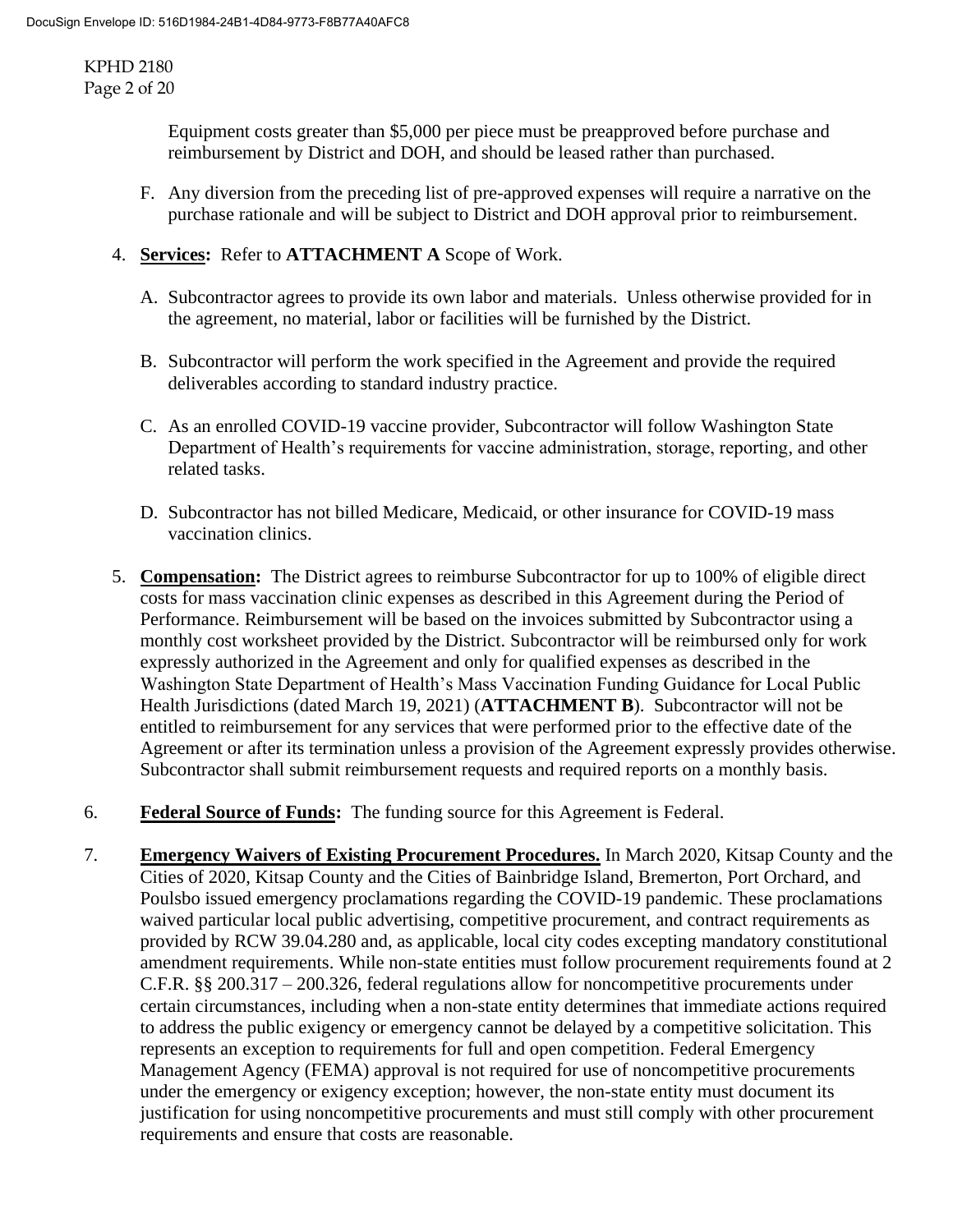KPHD 2180 Page 3 of 20

> 8. **Performance Requirements and Notices:** The assigned District staff will monitor the performance of this contract, approve billings submitted by the Subcontractor, and determine the acceptability of required documentation provided by the Subcontractor. District staff will provide and facilitate assistance and guidance to the Subcontractor as necessary. Deliverables and notices pursuant to this agreement shall be sent to the designated District Program Coordinator who is responsible for project coordination:

| If to the District:                   | If to the Subcontractor:           |  |
|---------------------------------------|------------------------------------|--|
| Kitsap Public Health District         | Franciscan Health System           |  |
| Attn: Jessica Guidry                  | Attn: Michelle Anderson            |  |
| 345 $6th$ Street, Suite 300           | 1717 S J Street, MS 070-01         |  |
| Bremerton, WA 98337                   | Tacoma, WA 98405                   |  |
| $(360)$ 728-2267                      | $(206)$ 854-8696                   |  |
| jessica.guidry@kitsappublichealth.org | michelleanderson@chifranciscan.org |  |

9. **Billings:** Billings to the District shall be submitted monthly by the 10<sup>th</sup> of the following month. Billings shall be sent to:

Kitsap Public Health District Attn: Melissa Laird  $345$  6<sup>th</sup> Street, Suite 300 Bremerton, WA 98337 melissa.laird@kitsappublichealth.org

Email submission of invoices is encouraged. However, original hardcopies of the signed invoice are required and shall be mailed to the District. Full backup is required for all expenditures. Backup documentation can include, but is not limited to receipts, invoices, billing records, work orders, positive time and attendance records (timesheets), travel vouchers and accounting expense reports. Failure to provide the required information may result in nonpayment of invoices or termination of this contract.

- 10. **Tax Payments:** Subcontractor will pay all applicable federal, state and local taxes, fees (including licensing fees) and other amounts.
- 11. **Independent Capacity:** Subcontractor and its employees or agents who are engaged in the performance of this Agreement shall continue to be employees or agents of Subcontractor and shall not be considered to be employees or agents of the District for any purpose.
- 12. **Assignment, Delegation, and Subcontracting:** Subcontractor will perform under the Agreement using only its bona fide employees or agents, and the obligations and duties of Subcontractor under the Agreement will not be assigned, delegated or subcontracted to any other person or firm without the prior express written consent of the District.

Subcontractor warrants that it has not paid, nor has it agreed to pay, any company, person, partnership or firm, other than a bona fine employee working exclusively for Subcontractor, any fee, commission, percentage, brokerage fee, gift or other consideration contingent upon or resulting from the award or making of the Agreement.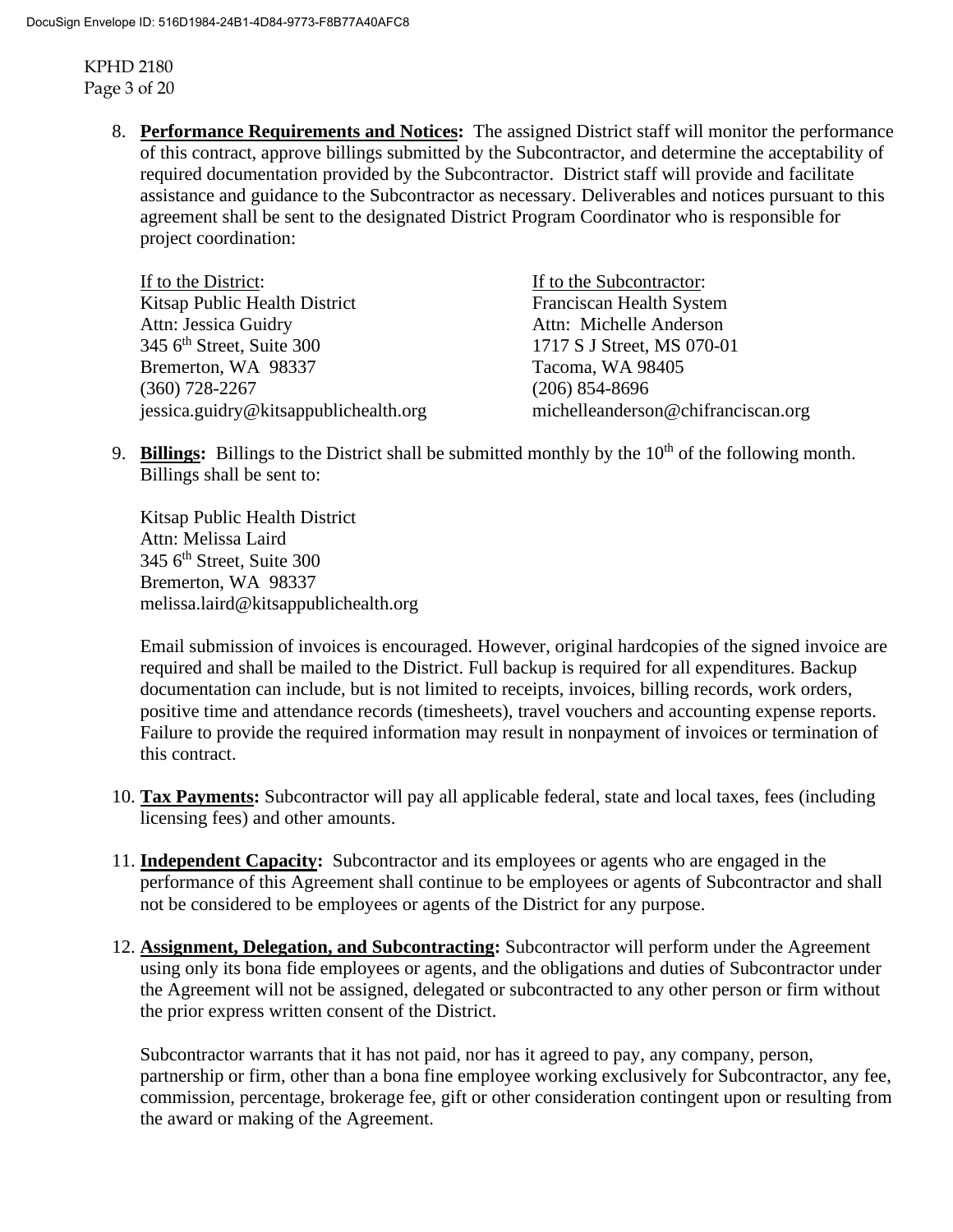KPHD 2180 Page 4 of 20

> 13. **Rights in Data:** Unless otherwise provided, data which originates from this Agreement shall be "works for hire" as defined by the U.S. Copyright act of 1976 and shall be owned by the District. Data shall include, but is not limited to, reports, documents, pamphlets, advertisements, books, magazines, surveys, studies, computer programs, films, tapes, and/or sound reproductions. Ownership includes the right to copyright, patent, register, and the ability to transfer these rights. The District maintains all rights to the license to publish, translate, reproduce, modify, deliver, dispose of the data, and to authorize others to do so.

All reports, drawings, plans, specifications, all forms of electronic media, and data and documents produced in the performance of the work under the Agreement will be "works for hire" as defined by the U.S. copyright Act of 1976 and will be owned by the District. Ownership includes the right to copyright, patent, and register, and the ability to transfer these rights.

An electronic copy of all word processing documents will be submitted to the District upon request or at the end of the job using the word processing program and version specified by the District.

14. **Indemnification:** Subcontractor shall defend, indemnify and hold the District, its officers, officials, employees and volunteers harmless from any and all claims, injuries, damages, losses or suits including attorney fees, arising out of or resulting from the acts, errors or omissions of Subcontractor in performance of this Agreement, except for injuries and damages caused by the sole negligence of the District. Solely for the purposes of this provision, Subcontractor waives its immunity under Title 51 (Industrial Insurance) of the Revised Code of Washington and acknowledges that this waiver was mutually negotiated by the parties. This provision will survive the expiration or termination of this Agreement.

Contractor will hold harmless, indemnify and defend the District, its officers, officials, employees and agents, from and against any claimed action, cause or demand brought against the District, where such action is based on the claim that information supplied by Contractor or subcontractor infringes any patent or copyright. Contractor will be notified promptly in writing by the District of any notice of such claim.

15. **Insurance:** Subcontractor shall procure and maintain for the duration of the Agreement, insurance against claims for injuries to persons or damage to property which may arise from or in connection with the performance of the work hereunder by Subcontractor, its agents, representatives, or employees. The District shall be named as an insured under the Subcontractor's Commercial General Liability insurance policy with respect to work performed for the District under this Agreement.

No Limitation. Subcontractor's maintenance of insurance as required by the agreement shall not be construed to limit the liability of the Subcontractor to the coverage provided by such insurance, or otherwise limit the District's recourse to any remedy available at law or in equity.

A. Minimum Scope of Insurance

Subcontractor shall obtain insurance of the types described below:

1. Automobile Liability insurance covering all owned, non-owned, hired and leased vehicles. Coverage shall be written on Insurance Services Office (ISO) form CA 00 01 or a substitute form providing equivalent liability coverage. If necessary, the policy shall be endorsed to provide contractual liability coverage.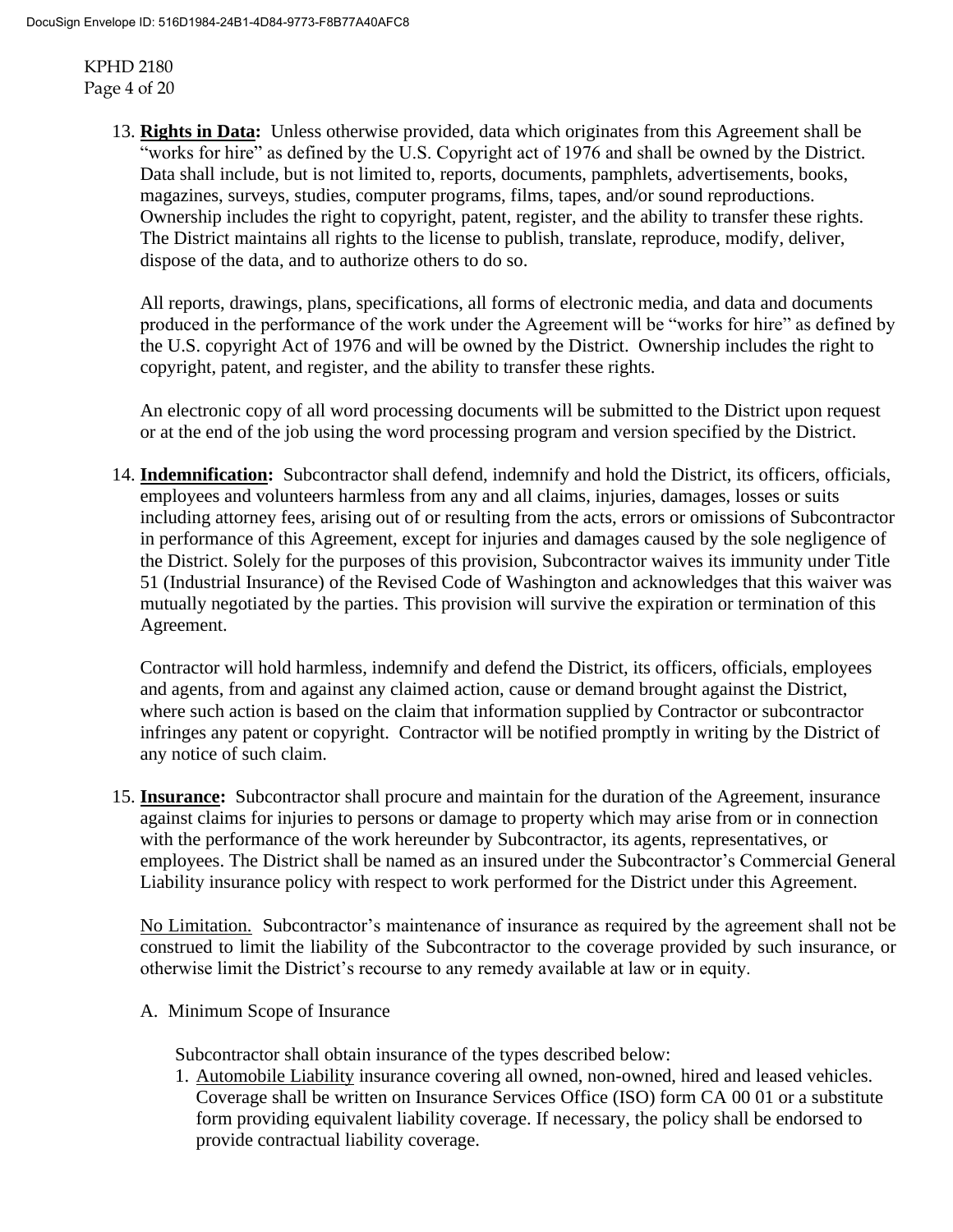KPHD 2180 Page 5 of 20

- 2. Commercial General Liability insurance shall be written on ISO occurrence form CG 00 01 and shall cover liability arising from premises, operations, independent contractors and personal injury and advertising injury. The District shall be named as an insured under the Subcontractor's Commercial General Liability insurance policy with respect to the work performed for the District.
- 3. Workers' Compensation coverage as required by the Industrial Insurance laws of the state of Washington.
- 4. Professional Liability insurance appropriate to the Subcontractor's profession. The Subcontractor shall provide the District with proof of liability insurance or professional errors and omissions coverage as appropriate.
- B. Minimum Amounts of Insurance Subcontractor shall maintain the following insurance limits:
	- 1. Automobile Liability insurance with a minimum combined single limit for bodily injury and property damage of \$1,000,000 per accident.
	- 2. Commercial General Liability insurance shall be written with limits no less than \$1,000,000 each occurrence, \$2,000,000 general aggregate.
	- 3. Professional Liability insurance shall be written with limits no less than \$1,000,000 per claim and \$1,000,000 policy aggregate limit.
- C. Other Insurance Provisions

The insurance policies are to contain, or be endorsed to contain, the following provisions for Automobile Liability, Professional Liability and Commercial General Liability insurance:

- 1. Subcontractor's insurance coverage shall be primary insurance as respect the District. Any insurance, self-insurance, or insurance pool coverage maintained by the District shall be excess of the Subcontractor's insurance and shall not contribute with it.
- 2. Subcontractor's insurance shall be endorsed to state that coverage shall not be cancelled by either party, except after thirty (30) days prior written notice by certified mail, return receipt requested, has been given to the District.
- D. Acceptability of Insurers

Insurance is to be placed with insurers with a current A.M. Best rating of not less than A:VII.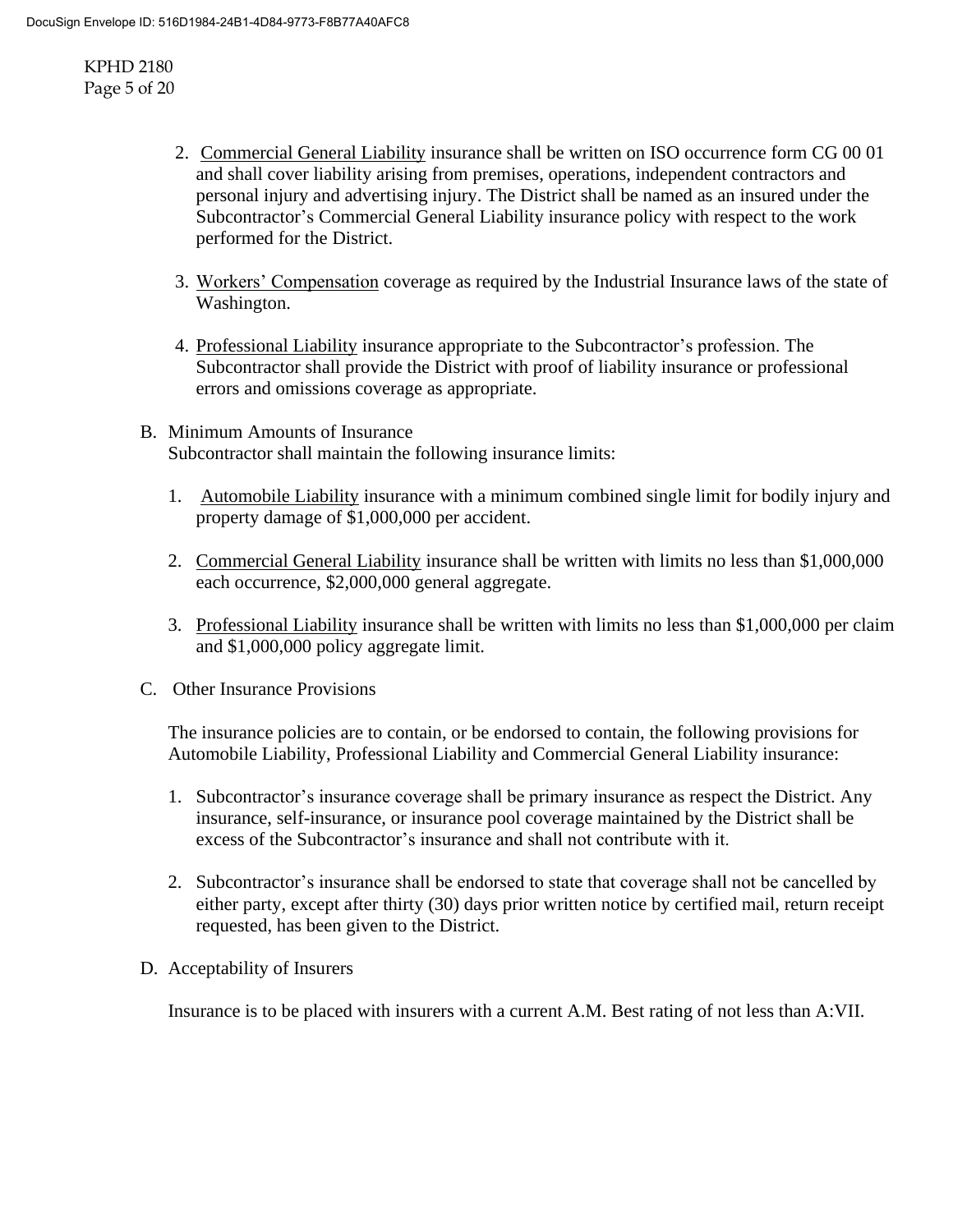KPHD 2180 Page 6 of 20

### E. Verification of Coverage

Subcontractor shall furnish the District with original certificates and a copy of the amendatory endorsements, including but not necessarily limited to the additional insured endorsement, evidencing the insurance requirements of Subcontractor before commencement of the work.

16. **Safeguarding of Information and Privacy:** The use or disclosure by any party of any information concerning a client obtained in providing service under this agreement shall be subject to Chapter 42.56 RCW and Chapter 70.02 RCW, as well as any other applicable federal and state statutes and regulations. Personal information collected, used or acquired in connection with this agreement shall be used solely for the purposes of this Agreement. Subcontractor agrees not to release, divulge, publish, transfer, sell or otherwise make known to unauthorized persons personal information without the express written consent of the agency or as provided by law.

Subcontractor agrees to implement physical, electronic, and managerial safeguards to prevent unauthorized access to personal information. Any unauthorized access or use of confidential information must be reported to the District Security Officer at (360) 728-2232. The notification must be made in the most expedient time possible (usually within 24 hours of discovery) and without unreasonable delay, consistent with the legitimate needs of law enforcement, or any measures necessary to determine the scope of the breach and restore the reasonable integrity of the data system.

The District reserves the right to monitor, audit, or investigate the use of personal information collected, used, or acquired by the Subcontractor through this Agreement. The monitoring, auditing, or investigating may include but is not limited to "salting" by the District. Salting is the act of placing a record containing unique but false information in a database that can be used later to identify inappropriate disclosure of data contained in the database.

Subcontractor shall certify the return or destruction of all personal information upon expiration of the Agreement.

17. **Records Maintenance:** The parties to this Agreement shall each maintain books, records, documents, and other evidence which sufficiently and properly reflect all direct and indirect costs expended by either party in the performance of the services described herein. These records shall be subject to the inspection, review or audit by personnel of both parties, other personnel duly authorized by either party, the Office of the State Auditor, and federal officials so authorized by law. All books, records, documents, and other material relevant to this Agreement will be retained for six (6) years after expiration and the Office of the State Auditor, federal auditors, and any persons duly authorized by the parties shall have full access and the right to examine any of these materials during this period.

If any litigation, claim or audit is started before the expiration of the six-year period, the records shall be retained until all litigation, claims, or audit finding involving the records have been resolved.

Records and other documents, in any medium, furnished by one party to this Agreement to the other party, will remain the property of the furnishing party, unless otherwise agreed. The receiving party will not disclose or make available this material to any third parties without first giving notice to the furnishing party and giving that party a reasonable opportunity to respond. Each party will utilize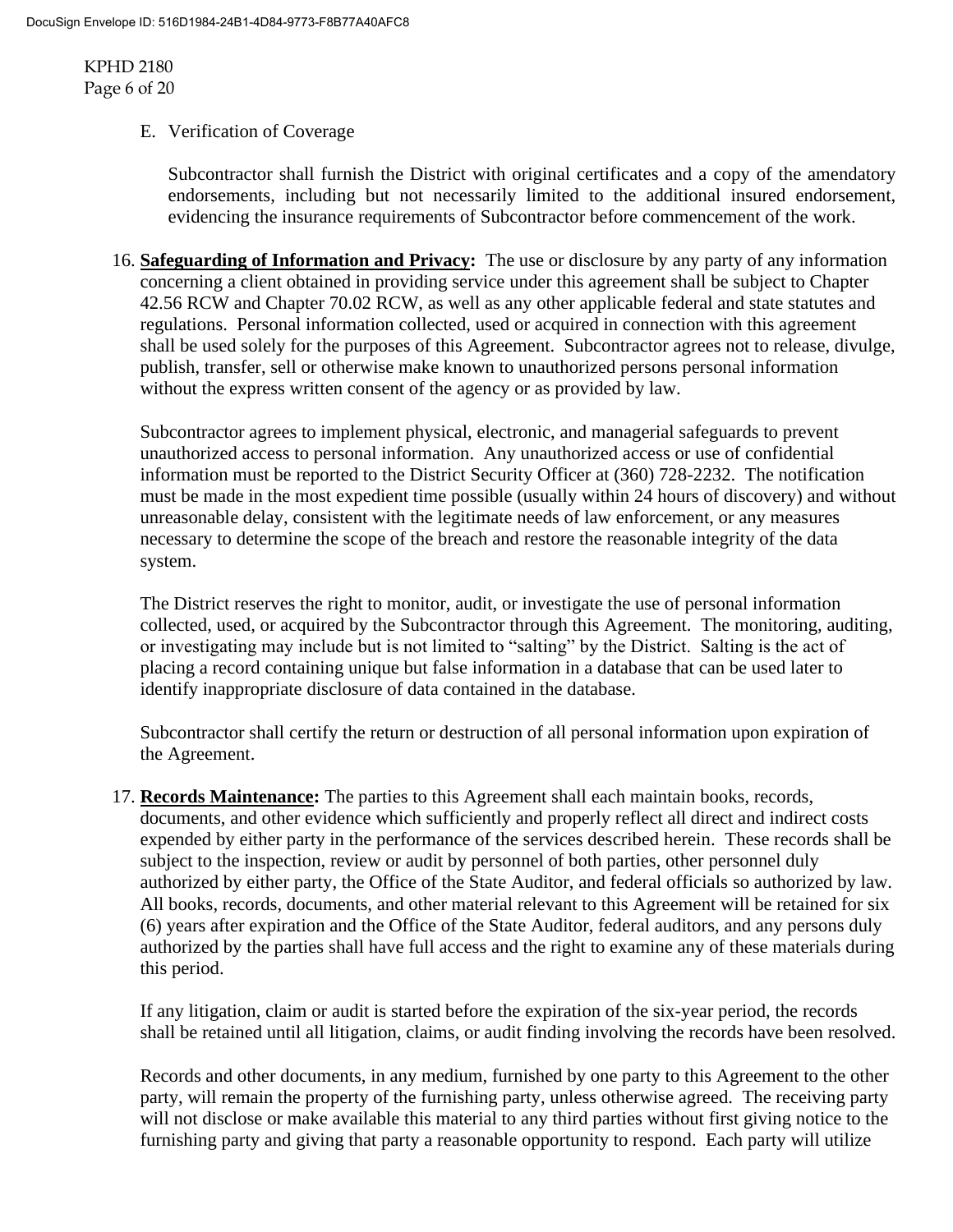KPHD 2180 Page 7 of 20

> reasonable security procedures and protections to assure that records and documents provided by the other party are not erroneously disclosed to third parties.

> All Records except medical and client treatment records or records otherwise exempt by law, shall be considered to be public records and maintained in accordance with applicable laws. Medical client treatment records of all kinds shall be considered confidential. Subcontractor agrees to notify District immediately if there is a breach of security of any system maintained by Subcontractor that includes personal information (as defined in RCW 19.255.010) acquired in connection with Subcontractor's performance of Services under this Contract.

All Records, including pre-contract documents (such as bid documents), supplied by Subcontractor shall be considered to be public records. Subcontractor acknowledges that District is a public entity subject to the Public Records Act, Chapter 42.56 RCW. Subcontractor further acknowledges that Records submitted to District may be subject to release to a third party. If Subcontractor believes that any Records should be confidential (such as trade secret or other proprietary data) Subcontractor must mark such Records accordingly. If District receives a request for Records which would include Records marked by Subcontractor as confidential, District will contact and notify the Contractor of the request. If Subcontractor desires to prevent release of the Record, it shall be Subcontractor's sole responsibility to obtain a court order enjoining the release. Nothing in this section shall be deemed to impose any duties, obligations, or liability upon District for the release of Records regardless of whether they are marked confidential.

- 18. **Written Policies and Procedures/Documents on File:** Written policies and procedures, consistent with federal and state regulations, as applicable, will be kept on file in the office of the Subcontractor and available for review at the request of District staff. Such policies and procedures will include, but not be limited to, as appropriate:
	- Job Descriptions
	- Confidentiality Policy
	- Community Needs Assessment

In addition, Subcontractor will keep on file and make available for review by District staff documents consistent with federal and state regulations that will include but are not limited to the latest agency audit and subcontractor agreements. The Subcontractor will include these requirements in all approved subcontracts.

19. **Required Reports:** Subcontractor will submit required reports quarterly using required forms according to procedures issued by the District.

Subcontractor will be obligated to submit required reports after the close of the contract period, during the transfer of obligations to another contractor, or upon termination of the contract for any reason.

Subcontractor will include all requirements listed above in all approved subcontracts.

Due dates outside the Period of Performance are for reporting only. Subcontractor may not bill for work done outside the Period of Performance.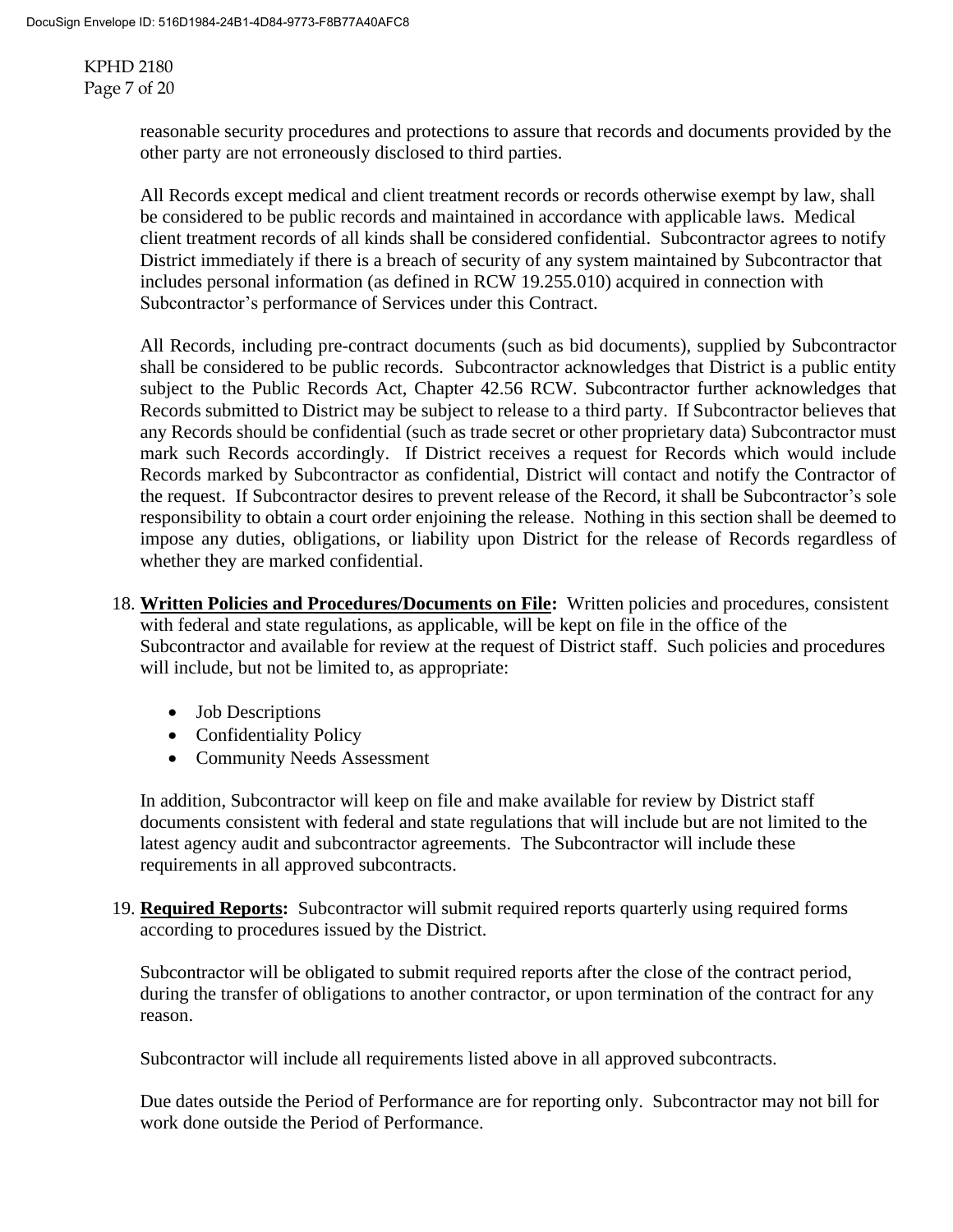KPHD 2180 Page 8 of 20

- 20. **Statutory and Regulatory Compliance:** Subcontractor shall comply with all applicable federal, state, and local laws, regulations, guidelines, and standards in the performance of this Agreement.
- 21. **Compliance with State and Federal Confidentiality Laws:** Subcontractor shall not use or disclose any protected health information (PHI) or personally identifiable information (PII) created or shared under this Agreement for any purpose not directly connected with this Agreement or in any manner that would constitute a violation of the Health Information Portability and Accountability Act, commonly known as HIPAA, and any regulations enacted pursuant to its provisions. Any PHI or PII collected, used, or acquired in connection with this Agreement shall be subject to Chapter 42.56 RCW and chapter 70.02 RCW, as well as any other applicable federal and state statutes and regulations. Contractor agrees not to release, divulge, publish, transfer, sell, or otherwise make known to unauthorized persons PHI or PII without the express written consent of the District. For the purpose of this section, PII means information which can be used to distinguish or trace an individual's identity, such as their name, social security number, biometric records, etc., alone, or when combined with other personal or identifying information which is linked or linkable to a specific individual, such as date and place of birth, or mother's maiden name, etc. Contractor shall sign a Business Associate Agreement which is incorporated into this Agreement as **ATTACHMENT C.**
- 22. **Certification Regarding Suspension and Debarment:** Subcontractor, by completing and returning to the District the "Debarment, Suspension, Ineligibility or Voluntary Exclusion Certification Form," and completing, signing and returning to the District the "Certification Regarding Debarment, Suspension, Ineligibility or Voluntary Exclusion for Lower Tier Covered Transactions" form, (to be supplied to lower tier participants; see **ATTACHMENT D**), certifies that it is not debarred, suspended, or proposed for debarment by any federal agency.
- 23. **Suspension of Performance and Resumption of Performance:** In the event contract funding from state, federal, or other sources is withdrawn, reduced, or limited in any way after the effective date of this Agreement and prior to normal completion, the District may give notice to Subcontractor to suspend performance as an alternative to termination. The District may elect to give written notice to Subcontractor to suspend performance when the District determines that there is a reasonable likelihood that the funding insufficiency may be resolved in a timeframe that would allow performance to be resumed prior to the end date of this Agreement. Notice may occur by facsimile or email to Subcontractor's representative. Subcontractor shall suspend performance on the date stated in the written notice to suspend. During the period of suspension of performance, each party may inform the other of any conditions that may reasonably affect the potential for resumption of performance.

When the District determines that the funding insufficiency is resolved, the District may give Subcontractor written notice to resume performance and a proposed date to resume performance. Upon receipt of written notice to resume performance, Subcontractor will give written notice to the District as to whether it can resume performance, and if so, the date upon which it agrees to resume performance. If Subcontractor gives notice to the District that it cannot resume performance, the parties agree that the Agreement will be terminated retroactive to the original date of termination. If the date Subcontractor gives notice it can resume performance is not acceptable to the District, the parties agree to discuss an alternative acceptable date. If an alternative date is not acceptable to the District, the parties agree that the Agreement will be terminated retroactive to the original date of termination.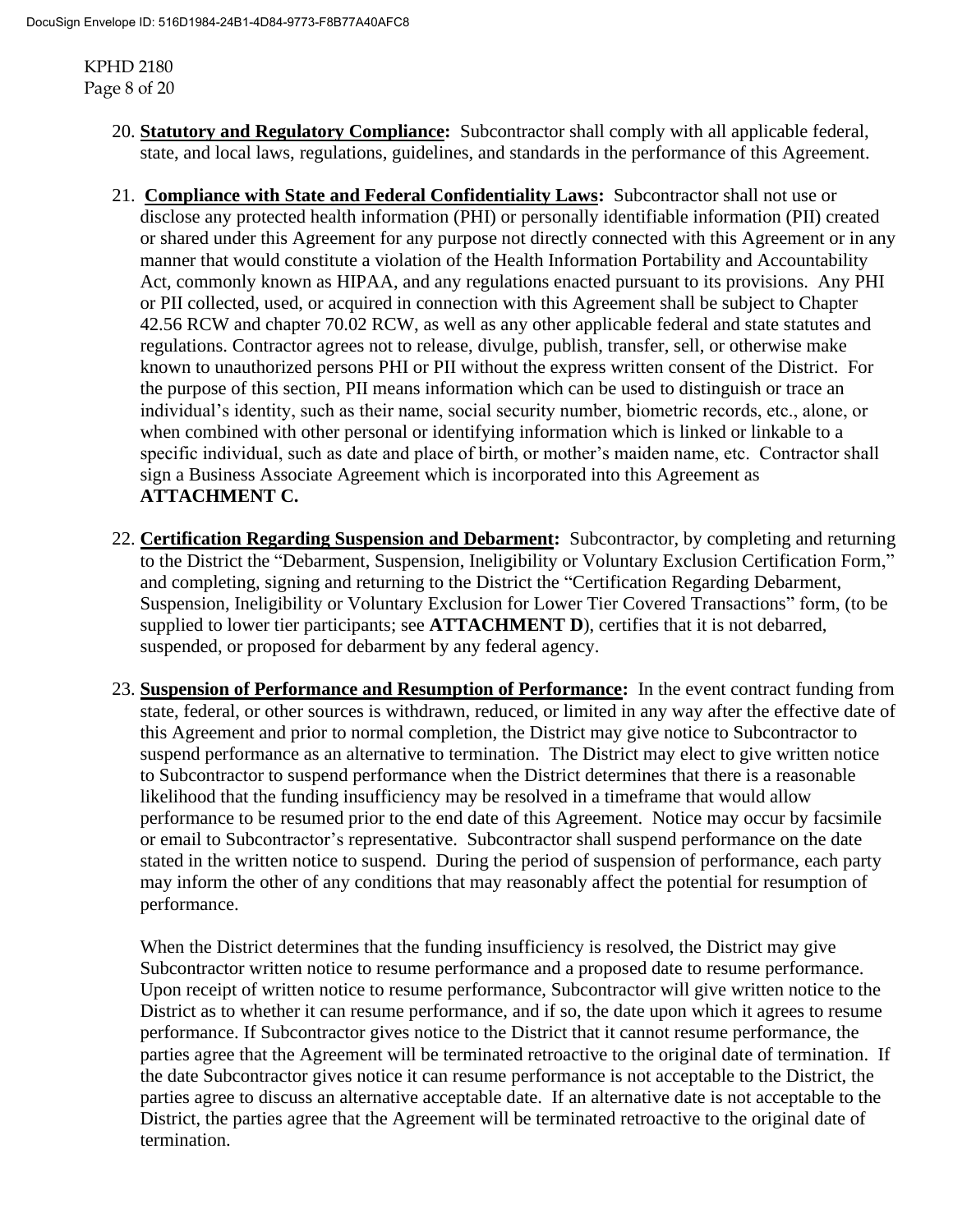KPHD 2180 Page 9 of 20

- 24. **Non-Discrimination:** Subcontractor shall not discriminate against any employee or applicant for employment because of race, color, sex, religion, national origin, creed, marital status, age, Vietnam era or disabled veteran status, sexual preference, or the presence of any sensory mental or physical handicap.
- 25. **Waiver:** A failure by either party to exercise its rights under this Agreement shall not preclude that party from subsequent exercise of such rights and shall not constitute a waiver of any other rights under this Agreement unless stated to be such in writing, signed by an authorized representative of the party and attached to the original Agreement.
- 26. **Assignment:** The work to be provided under this Agreement and any claim arising thereunder, is not assignable or delegable by either party in whole or in part without the express prior written consent of the District, which consent shall not be unreasonably withheld.
- 27. **Changes in Work:** In the event of any errors or omissions by Subcontractor in the performance of any work required under the Agreement, Subcontractor will make all necessary corrections without additional compensation. All work submitted by Subcontractor will be certified by Subcontractor and checked by Subcontractor for errors and omissions. Subcontractor will continue to be responsible for the accuracy of work even after the work is accepted by the District.
- 28. **Amendment:** This Agreement may be modified only by a written amendment executed by authorized representatives of both parties.
- 29. **Termination:** This Agreement may be terminated by either party upon giving at least thirty (30) days advance written notice to the other party. If this Agreement is so terminated, the parties shall be liable only for performance rendered or costs incurred in accordance with the terms of this Agreement prior to the effective date of termination.
	- **A. For Convenience:** Either party may terminate the Agreement, in whole or in part, at any time, by at least thirty (30) days written notice to the other. Subcontractor shall be paid for work performed and expenses incurred to the date of termination.
	- **B. For Funding:** If funding for the Agreement or matter is withdrawn, reduced or limited in any way after the Agreement is signed or becomes effective, the Parties may summarily terminate the Agreement notwithstanding any other termination provision in the Agreement. Termination under this provision will be effective upon the date specified in the written notice of termination. No costs incurred after the effective date of the termination will be paid.
	- **C. For Cause:** If either party fails to perform in the manner called for in the Agreement, or if either party fails to comply with any other provision of the Agreement and fails to correct such noncompliance with thirty (30) days written notice thereof, the aggrieved party may terminate the Agreement for cause. Termination shall be affected by serving a notice of termination on the party setting forth the manner in which the party is in default. Subcontractor shall be paid for services performed in accordance with the manner of performance set forth in this Agreement.
	- **D.** For Default: Either party may terminate the Agreement upon giving written notice to the other party in the event the other party is in breach of a material provision of this agreement and shall have failed to cure such breach within thirty (30) days.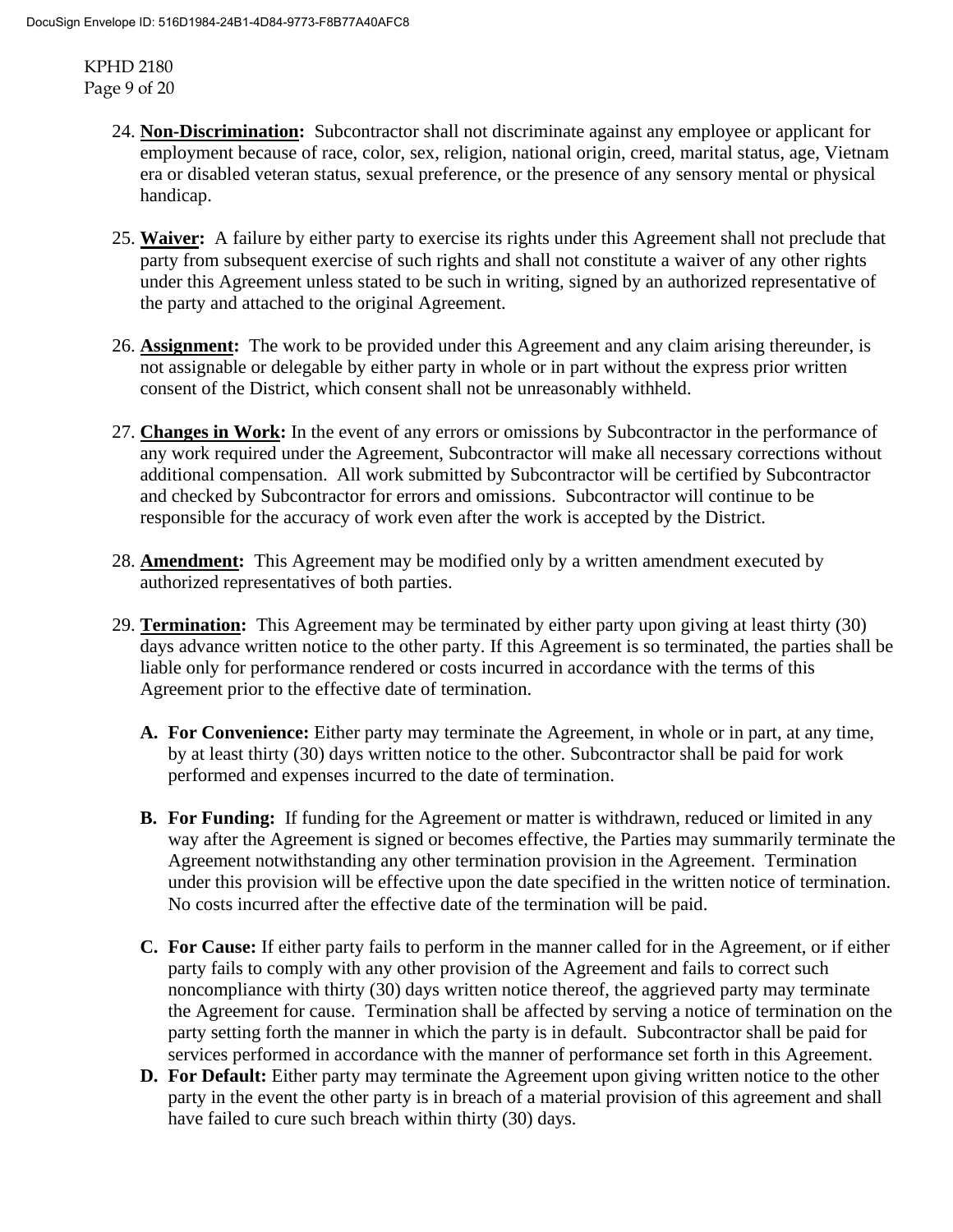KPHD 2180 Page 10 of 20

> In the event of termination, Subcontractor shall settle all outstanding liabilities and all claims arising out of such termination of orders, with the approval or ratification of the District to the extent the District may require, which approval or ratification shall be final for all the purposes of this clause.

- 30. **Governance:** This agreement is entered into pursuant to and under the authority granted by the laws of the State of Washington and applicable federal laws. The provisions of this Agreement shall be construed to conform to those laws.
- 31. **Dispute Resolution:** In the event that a dispute or conflict arises under the Agreement that the Parties are unable to resolve with good faith efforts, they shall allow the dispute to be decided by a Dispute Panel in the following manner: a Mediator shall be mutually appointed by both parties, and each party shall appoint an additional member to the Dispute Panel. The Dispute Panel shall review the facts, contract terms and applicable statutes and rules and make a determination of the dispute. The determination of the Dispute Panel shall be final and binding on the Parties hereto. The Parties shall equally share the costs, if any, for the services of the Dispute Panel.
- 32. **Severability:** If any provision of this Agreement or any provision of any document incorporated by reference shall be held invalid, such invalidity shall not affect the other provisions of this Agreement which can be given effect without the invalid provision, if such remainder conforms to the requirements of applicable law and the fundamental purpose of this Agreement, and to this end the provisions of this Agreement are declared to be severable.
- 33. **Choice of Law:** The Agreement has been and shall be construed as having been made and delivered within the State of Washington and it is agreed by each party hereto that the Agreement shall be governed by the laws of the State of Washington, both as to its interpretation and performance. Any action at law, suit in equity, or judicial proceeding arising out of the Agreement shall be instituted and maintained only in any of the courts of competent jurisdiction in Kitsap County, Washington.
- 34. **No Waiver:** The Parties agree that the excuse or forgiveness of performance, or waiver of any provisions of the Agreement, does not constitute a waiver of such provision or future performance, or prejudice the right of the waiving party to enforce any of the provisions of the Agreement at a later time.
- 35. **Survival:** Those provisions of the Agreement that by their sense and purpose should survive expiration or termination of the Agreement shall so survive. Those provisions include, but are not necessarily limited to, the following: Indemnification, Termination, Disputes, Confidentiality, Choice of Law, No Waiver, Records Inspection and Retention, and Severability.
- 36. **Subcontracting:** Subcontractor shall not enter into subcontracts for any of the work contemplated under this Agreement without prior written approval of the District. In no event shall the existence of the subcontract operate to release or reduce the liability of Subcontractor to the Department for any breach in the performance of the Subcontractor's duties. This clause does not include contracts of employment between the Subcontractor and personnel assigned to work under this Agreement. Additionally, Subcontractor is responsible for ensuring that all terms, conditions, assurances and certifications set forth in this Agreement are carried forward to any subcontracts. Subcontractor agrees not to release, divulge, publish, transfer, sell or otherwise make known to unauthorized persons personal information without the express written consent of the District or as provided by law.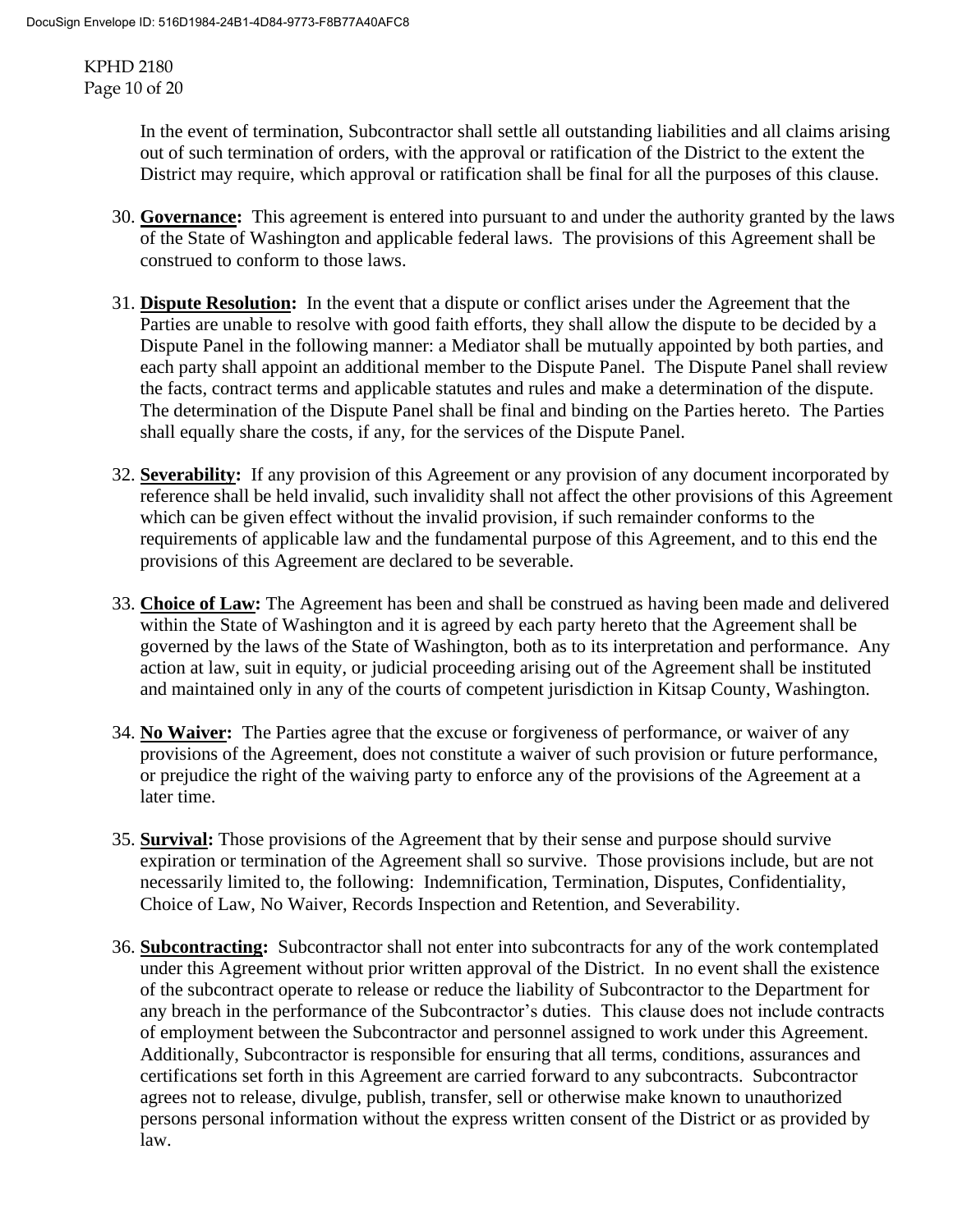KPHD 2180 Page 11 of 20

> If at any time during the progress of the work, the District determines in its sole judgment that any contractor is incompetent, the District shall notify Subcontractor, and Subcontractor shall take immediate steps to terminate its subcontractor's involvement in the work. The rejection or approval by the District of any subcontractor or the termination of a subcontractor shall not relieve Subcontractor of any of its responsibilities under the Agreement, nor be the basis for additional charges to the District.

- 37. **Personnel Removal:** Subcontractor agrees to remove immediately any of its subcontractors, employees, agents, or representatives from assignment to perform services under the Agreement upon receipt of a written request to do so from the District's contract representative or designee.
- 38. **Entire Agreement:** This Agreement constitutes the entire agreement between the parties regarding its subject matter. Any oral or written representations not expressly incorporated in this Agreement are specifically excluded.

IN WITNESS WHEREOF, the Parties have executed this Agreement as of the date set forth below.

### **KITSAP PUBLIC HEALTH DISTRICT\_ FRANCISCAN HEALTH SYSTEM**

By: <u>Keith Grellner</u> By: David Butchente

Keith Grellner David Butcherite Administrator Chief Finance Officer

Date:  $\frac{6/10/2021}{2}$  Date:  $\frac{6/25/2021}{2}$ 6/10/2021 Date: <sup>6/25/2021</sup>

**Funding Source** Federal Contract/Grant: DOH Con Con CLH18248 (KPHD 1749) CFDA# 97.036 BARS Revenue Code: 333.97.03

MISCELLANEOUS: FEDERAL CONTRACTS REQUIRE ADDITIONAL PROVISIONS:

**Check CFR requirements: [https://www.ecfr.gov/cgi-bin/text](https://www.ecfr.gov/cgi-bin/text-idx?SID=031b616b44ba7a18d1a96656ea144d44&mc=true&node=ap2.1.200_1521.ii&rgn=div9)[idx?SID=031b616b44ba7a18d1a96656ea144d44&mc=true&node=ap2.1.200\\_1521.ii&rgn=div9](https://www.ecfr.gov/cgi-bin/text-idx?SID=031b616b44ba7a18d1a96656ea144d44&mc=true&node=ap2.1.200_1521.ii&rgn=div9)**

Majority of the required terms will not apply but the ones to watch for:

(F) Rights to Inventions Made Under a Contract or Agreement. If the Federal award meets the definition of "funding agreement" under 37 CFR §401.2 (a) and the recipient or subrecipient wishes to enter into a contract with a small business firm or nonprofit organization regarding the substitution of parties, assignment or performance of experimental, developmental, or research work under that "funding agreement," the recipient or subrecipient must comply with the requirements of 37 CFR Part 401, "Rights to Inventions Made by Nonprofit Organizations and Small Business Firms Under Government Grants, Contracts and Cooperative Agreements," and any implementing regulations issued by the awarding agency.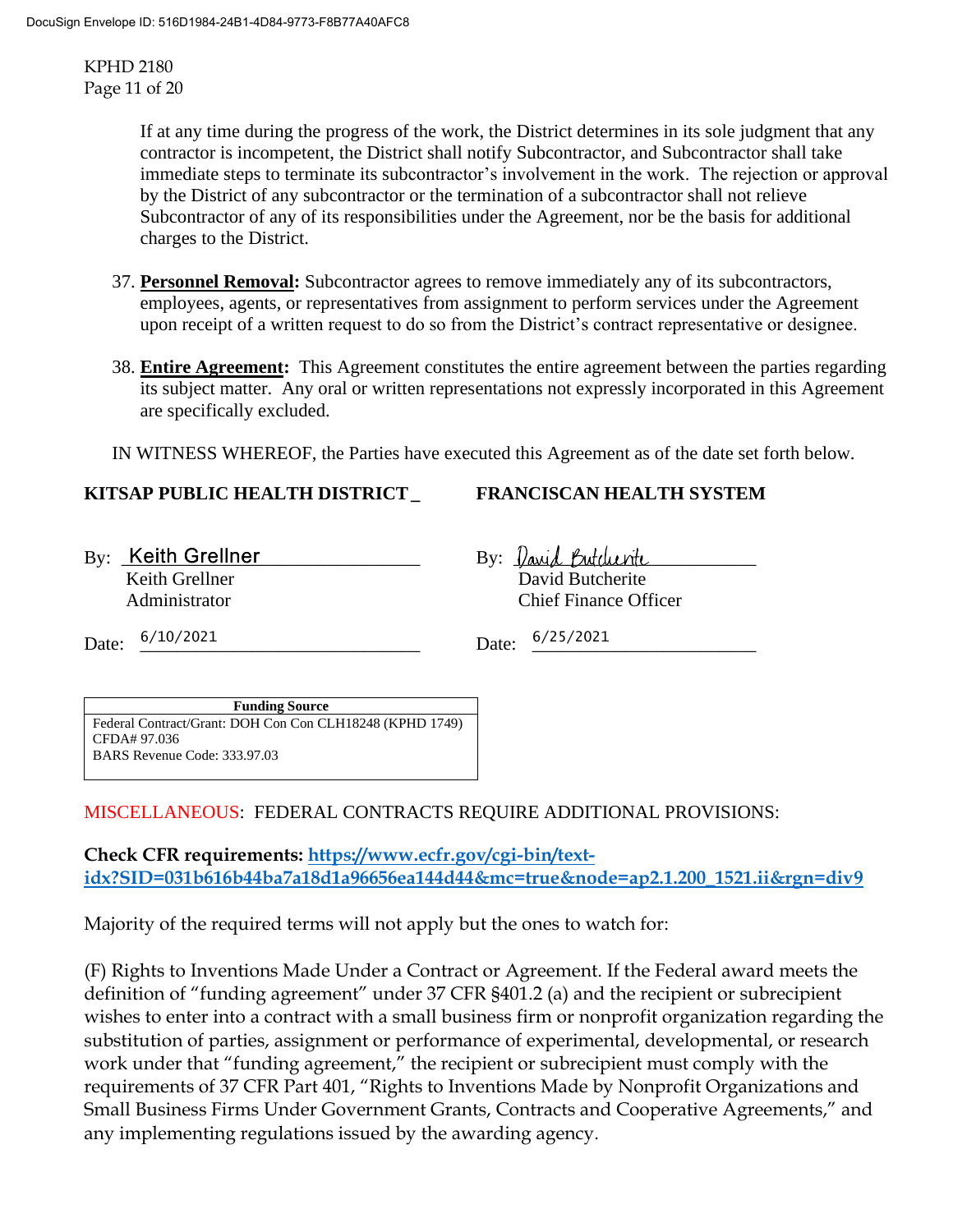KPHD 2180 Page 12 of 20

37 CFR 401.2(2) defines "funding agreement" as "The term funding agreement means any contract, grant, or cooperative agreement entered into between any Federal agency, other than the Tennessee Valley Authority, and any contractor for the performance of experimental, developmental, or research work funded in whole or in part by the Federal government. This term also includes any assignment, substitution of parties, or subcontract of any type entered into for the performance of experimental, developmental, or research work under a funding agreement as defined in the first sentence of this paragraph."

If the contract/grant is over \$100,000 and involves bidding or an application for the award: Byrd Anti-Lobbying Amendment (31 U.S.C. 1352) provision needs to be added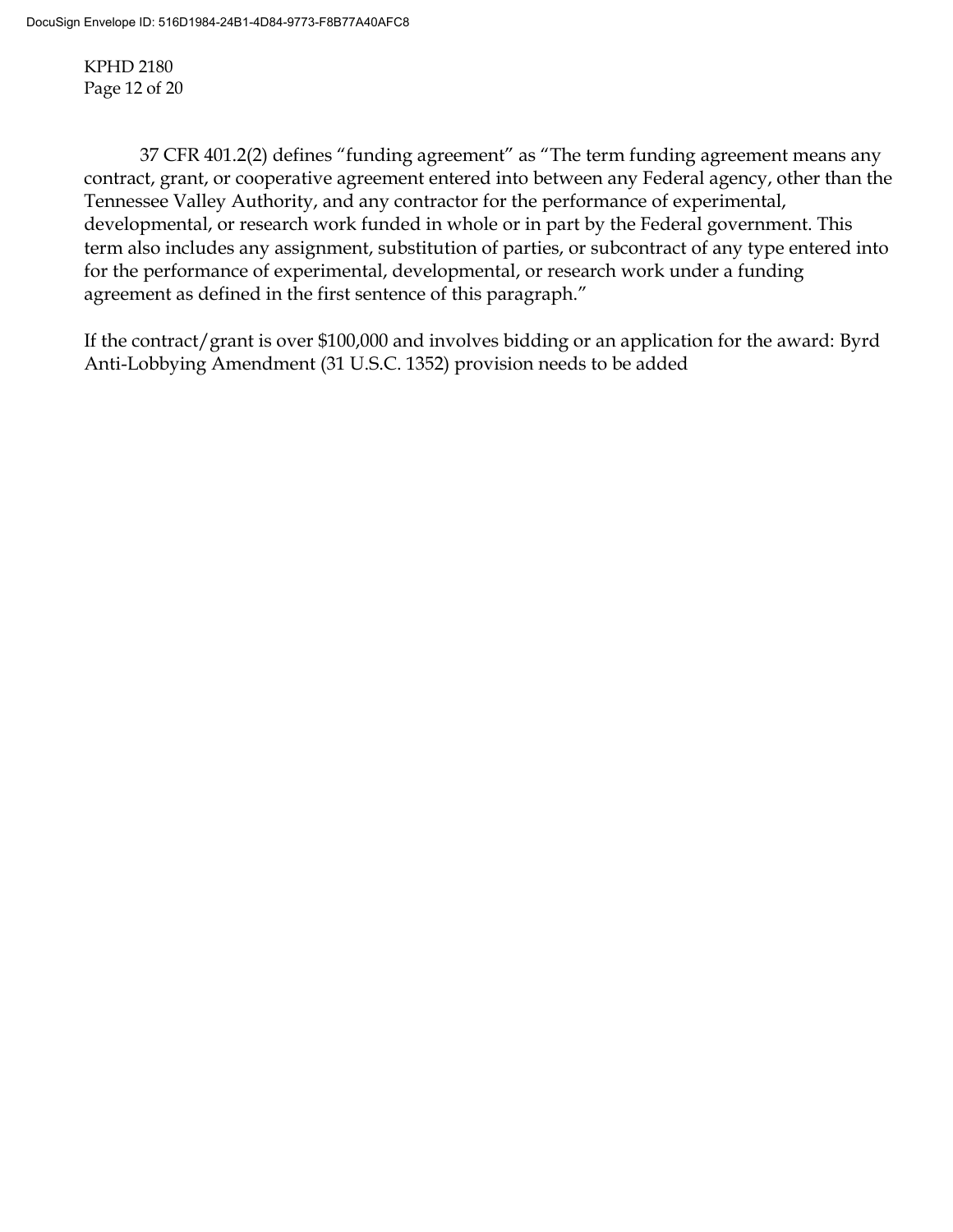KPHD 2180 Page 13 of 20

# **ATTACHEMENT A SCOPE OF WORK**

Subcontractor, performing mass vaccination clinic services as outlined in this Agreement and seeking reimbursement for such services, agrees to the following scope of work:

- 1. Subcontractor shall keep District informed about mass vaccination work it conducts within Kitsap County, and shall provide timely vaccine/vaccination data as requested by District.
- 2. Subcontractor shall strive to administer vaccine in an efficient, equitable, and safe manner in accordance with CDC and DOH protocols and guidelines.
- 3. Subcontractor shall only seek reimbursement from District for eligible mass vaccination clinics, held in Kitsap Count; "mass vaccination clinic" iss defined by DOH as "vaccination clinics outside of the usual healthcare delivery method such as pop-up clinics, mobile clinics, drive-through clinics, etc., in a non-clinical facility (e.g., new/separate buildings from regular clinic sites, parking lots, fairgrounds, etc.)" or outside of / in addition to regular medical environment (e.g., eye doctors, dentists, surgeons, etc., who are not normally registered vaccine providers or who do not regularly provide vaccination services).
- 4. Subcontractors shall only bill direct costs; indirect costs not allowed.
- 5. Subcontractors shall prepare and submit monthly invoices and reports as required by this Agreement.
- 6. Subcontractor shall report vaccine use in WA IIS database in accordance with DOH guidance.
- 7. Subcontractor shall strive to provide equitable access to vaccine and vaccine appointments.
- 8. Subcontractor shall not submit reimbursement requests for vaccination work that has already been billed through other means or for which reimbursement has been / will be received outside of this Agreement.
- 9. Subcontractor shall use the cost summary workbook template provided by District to prepare and submit reimbursement requests.
- 10. Subcontractor shall compile and retain back-up documentation for reimbursement requests in accordance with FEMA requirements.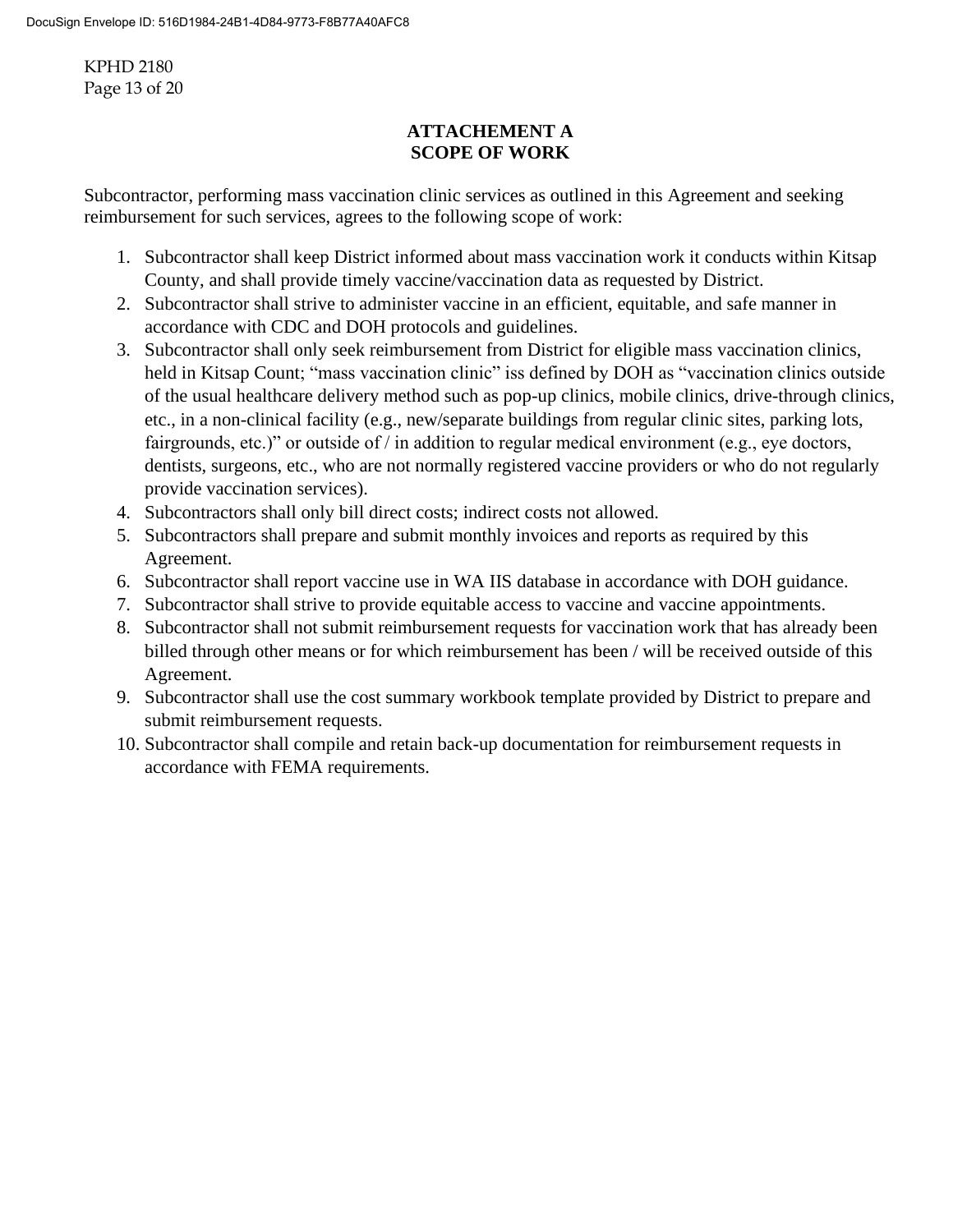KPHD 2180 Page 14 of 20

# **ATTACHMENT B**

See Attachment B – Washington State Department of Health Mass Vaccination Funding Guidance for Local Health Jurisdictions (March 2021)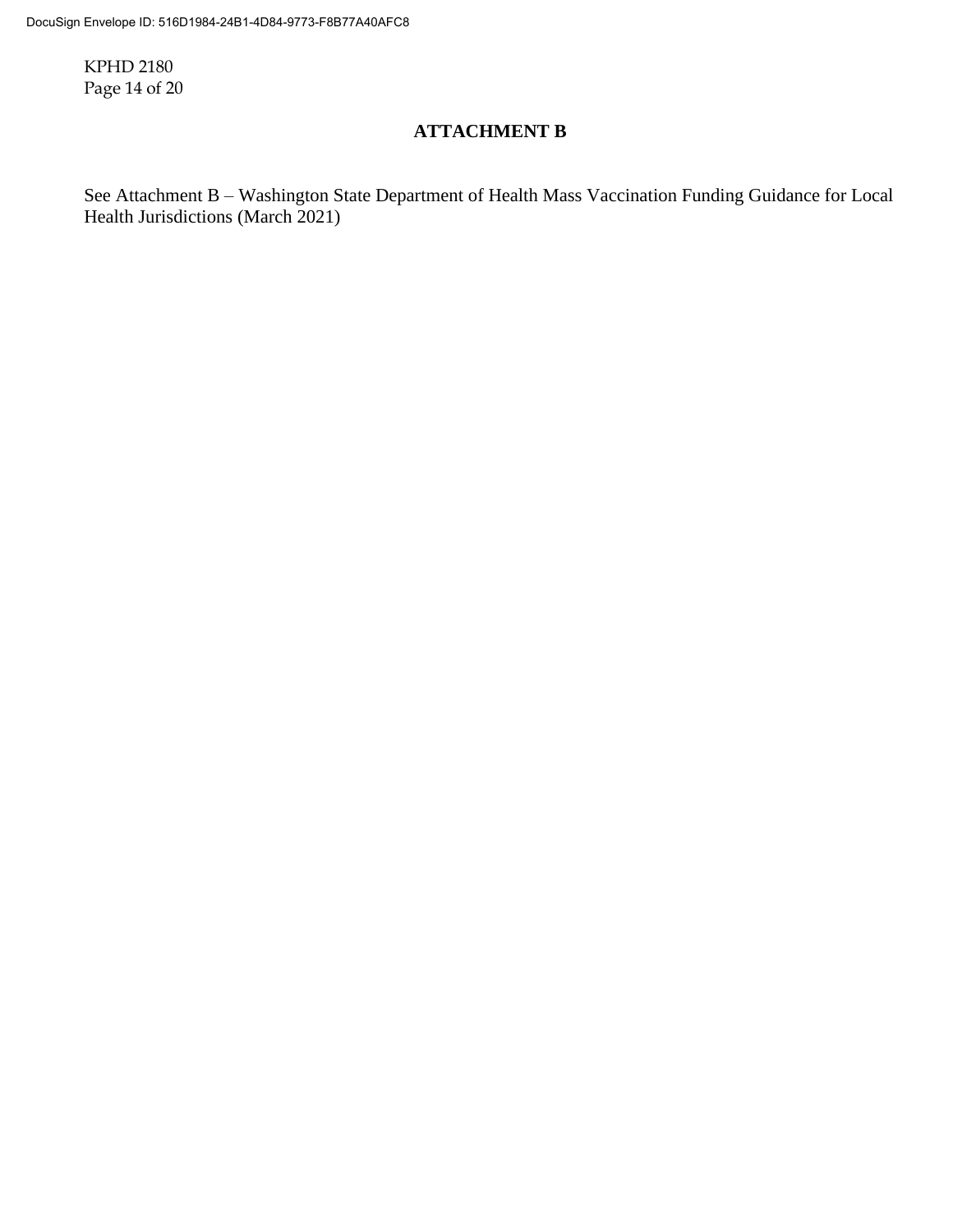KPHD 2180 Page 15 of 20

## **ATTACHMENT C HIPAA BUSINESS ASSOCIATE AGREEMENT**

This Agreement ("Agreement") is entered into by and between the Kitsap Public Health District ("Covered Entity") and Franciscan Health System ("Business Associate").

## **Section I: Purpose**

Performance of the Underlying Agreement may require Business Associate to use or disclose protected health information that is subject to provisions of the Health Insurance Portability and Accountability Act of 1996, set forth in 45 C.F.R. Parts 160 and 164 (commonly known as the "HIPAA Rules").

The purpose of this Agreement is to set forth the obligations of the Parties with regard to the way in which protected health information is created, used, disclosed, maintained, provided or received on behalf of Covered entity by the Business Associate.

### **Section II. Definitions**

The following terms used in this Agreement shall have the same meaning as those terms in the HIPAA Rules: Breach, Data Aggregation, Designated Record Set, Disclosure, Health Care Operations, Individual, Minimum Necessary, Notice of Privacy Practices, Protected Health Information, Required by Law, Secretary, Security Incident, Subcontractor, Unsecured Health Information, and Use.

#### Specific Definitions:

- 1. Business Associate. "Business Associate" shall generally have the same meaning as the term "business associate" at 45 CFR 160.103, and in reference to this Agreement shall mean Franciscan Health System.
- 2. Covered Entity. "Covered Entity" shall generally have the same meaning as the term "covered entity" in 45 CFR 160.103, and in reference to the party in this Agreement shall mean the Kitsap Public Health District.
- 3. HIPAA Rules. "HIPAA Rules" shall mean the Privacy, Security, Breach Notification, and Enforcement Rules at 45 CFR Part 160 and 164.

#### **Section III. Obligations and Activities of Business Associate**

Business Associate agrees to:

- 1. Not use or disclose protected health information other than as permitted or required by the Agreement or as required by law.
- 2. Use appropriate safeguards, and comply with Subpart C of 45 CFR, Part 164 with respect to protected electronic health information and to prevent use or disclosure of protected health information other than as provided for by this Agreement.
- 3. Report to Covered Entity any use or disclosure of protected health information not provided for by this Agreement of which it becomes aware, including breaches of unsecured protected health information as required by 45 CFR 164.410, and any security incident of which it becomes aware.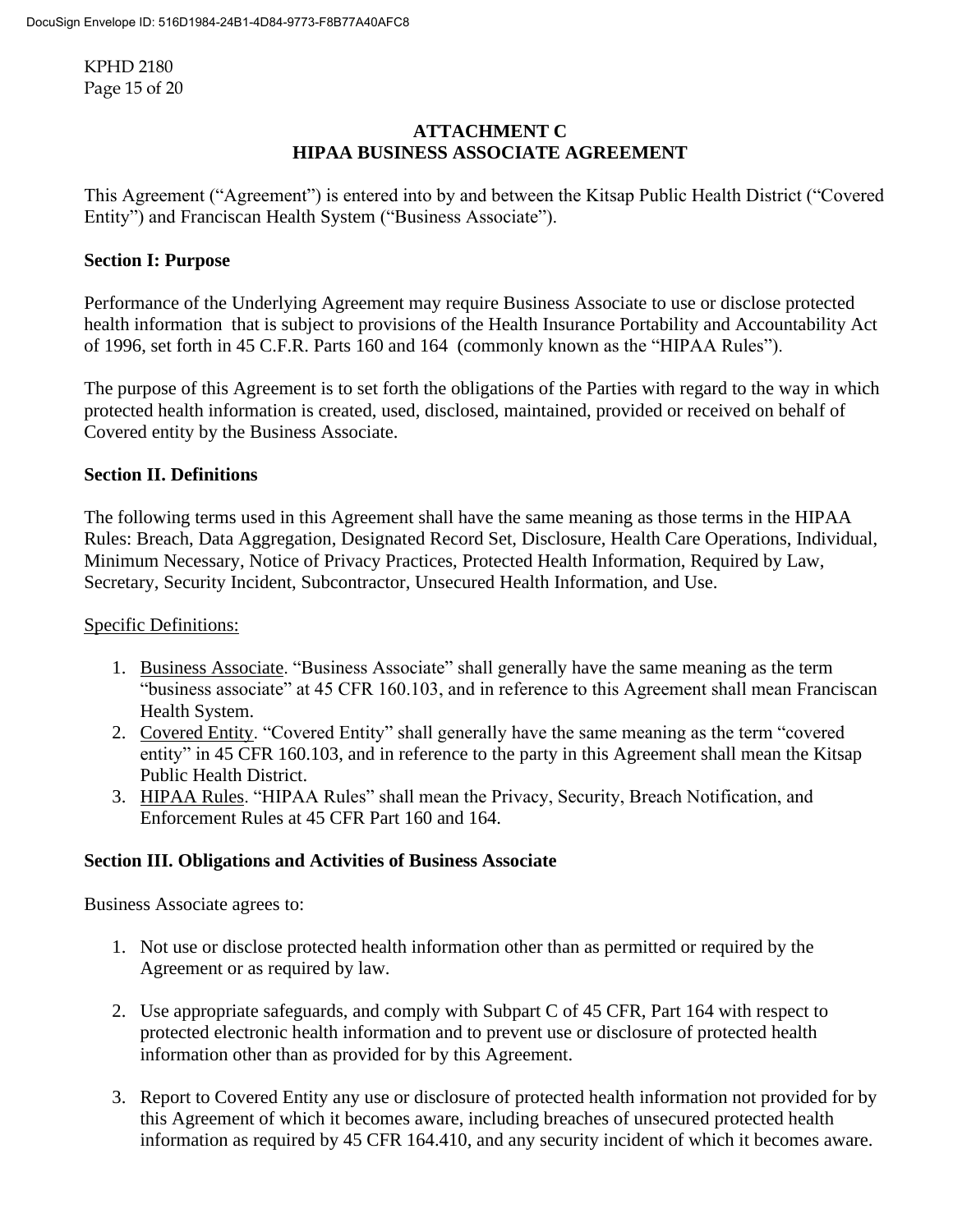KPHD 2180 Page 16 of 20

> Business Associate agrees to promptly notify Covered Entity following the discovery of a Breach of unsecured PHI. A Breach is considered "discovered" as of the first day on which the Breach is known, or reasonably should have been known, to Business Associate or any employee, officer or agent of Business Associate, other than the individual committing the Breach. Any notice of a Security Incident or Breach of Unsecured PHI shall include the identification of each Individual whose PHI has been, or is reasonably believed by Business Associate to have been, accessed, acquired, or disclosed during such Security Incident or Breach as well as any other relevant information regarding the Security Incident or Breach.

- 4. In accordance with 45 CFR  $164.502(e)(1)(ii)$  and  $164.308(b)(2)$ , if applicable, ensure that any subcontractors that create, receive, maintain, or transmit protected health information on behalf of the Business Associate agree to the same restrictions, conditions, and requirements that apply to the Business Associate with respect to such information.
- 5. Business Associate agrees to mitigate, to the extent possible, any harmful resulting from use or disclosure of PHI by Business Associate or its agents or subcontractors, in violation of the requirements of this Agreement.
- 6. Maintain and make available protected health information in a designated record set to the Covered Entity as necessary to satisfy Covered Entity's obligations under 45 CFR 164.524.

If an Individual makes a request for access to the protected health information directly to Business Associate, business associate shall notify covered entity within three (3) business days of such request and shall cooperate with the Covered Entity to send the response to the Individual.

7. Make any amendment(s) to protected health information in a designated record set as directed or agreed to by the Covered Entity pursuant to 45 CFR 164.526, or take other measures as necessary to satisfy Covered Entity's obligations under 45 CFR 164.526.

If an Individual makes a request for amendment to the protected health information directly to Business Associate, Business Associate shall notify Covered Entity within three (3) business days of such request and shall cooperate with the Covered Entity to send the response to the Individual.

8. Maintain and make available the information required to provide an accounting of disclosures to the Covered Entity as necessary to satisfy Covered Entity's obligations under 45 CFR 164.528.

If an Individual makes a request for accounting of disclosures directly to Business Associate, Business Associate shall notify Covered Entity within three (3) business days of such request and shall cooperate with the Covered Entity to send the response to the Individual.

- 9. To the extent the Business Associate is to carry out one or more of Covered Entity's obligations(s) under Subpart E of 45 CFR Part 164, comply with the requirements of Subpart E that apply to the Covered Entity in the performance of such obligation(s); and
- 10. Make its internal practices, books, and records available to the Secretary of Health and Human Services for purposes of determining compliance with the HIPAA Rules.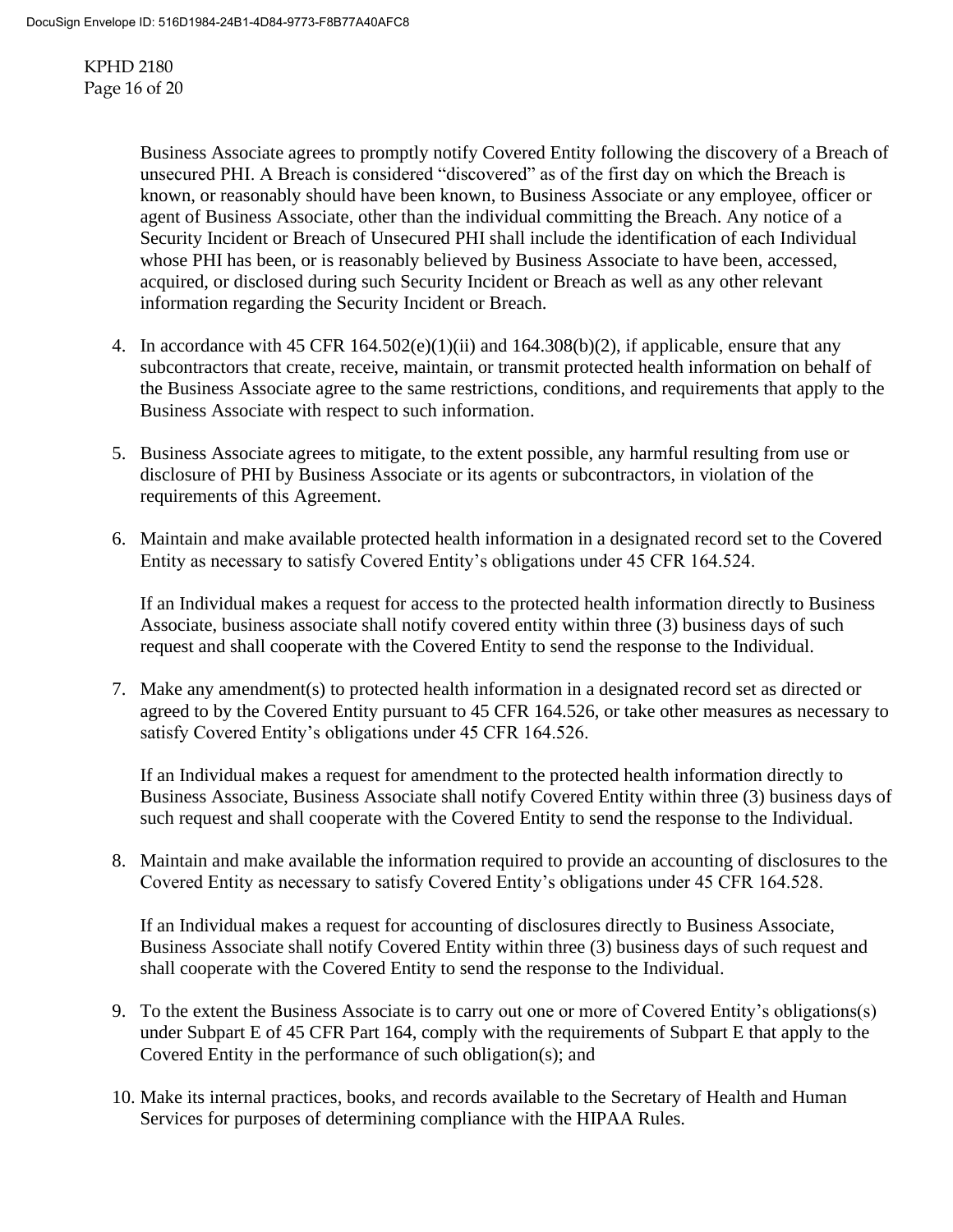KPHD 2180 Page 17 of 20

### **Section IV. Permitted Uses and Disclosures by Business Associate**

- 1. Business Associate may only use or disclose protected health information as necessary to perform the services as outlined in the underlying agreement.
- 2. Business Associate is not authorized to use protected health information to de-identify the information in accordance with 45 CFR 164.514(a)-(c).
- 3. Business Associate may use or disclose protected health information as required by law.
- 4. Business Associate agrees to make uses and disclosures and requests for protected health information consistent with Covered Entity's minimum necessary policies and procedures.

Business Associate may not use or disclose protected health information in a manner that would violate Subpart E of 45 CFR Part 164 if done by Covered Entity except for the specific used and disclosures set forth below:

- a) Business Associate may disclose protected health information for the proper management and administration of Business Associate or to carry out the legal responsibilities of the Business Associate, provided the disclosures are required by law, or Business Associate obtains reasonable assurances from the person to whom the information is disclosed that the information will remain confidential and used or further disclosed only as required by law or for the purposes for which it was disclosed to the person, and the person notifies Business Associate of any instances of which it is aware in which the confidentiality of the information has been breached.
- b) Business Associate may provide data aggregation services relating to the health care operations of the Covered Entity.

#### **Section V. Termination**

- 1. Termination for Cause. Business Associate authorizes termination of the Agreement if Covered Entity determines Business Associate has violated a material term of the Agreement and has not cured the breach or ended the violation within the time specified by Covered Entity.
- 2. Obligations of Business Associate Upon Termination. Upon termination of this Agreement for any reason Business Associate shall return or destroy all protected health information received from Covered Entity, or created or received by Business Associate on behalf of Covered entity. This provision shall apply to protected health information that is in the possession of subcontractors or agents of Business Associate. Business Associate shall retain no copies of the protected health information.

In the event that Business Associate determines that returning or destroying the protected health information is infeasible, Business Associate shall provide to Covered Entity notification of the conditions that make return or destruction infeasible. Upon mutual agreement of the Parties that return or destruction of protected health information is infeasible, Business Associate shall extend the protections of this Agreement to such protected health information and limit further uses and disclosures of such protected health information to those purposes that make the return or destruction infeasible, for so long as Business Associate maintains such protected health information.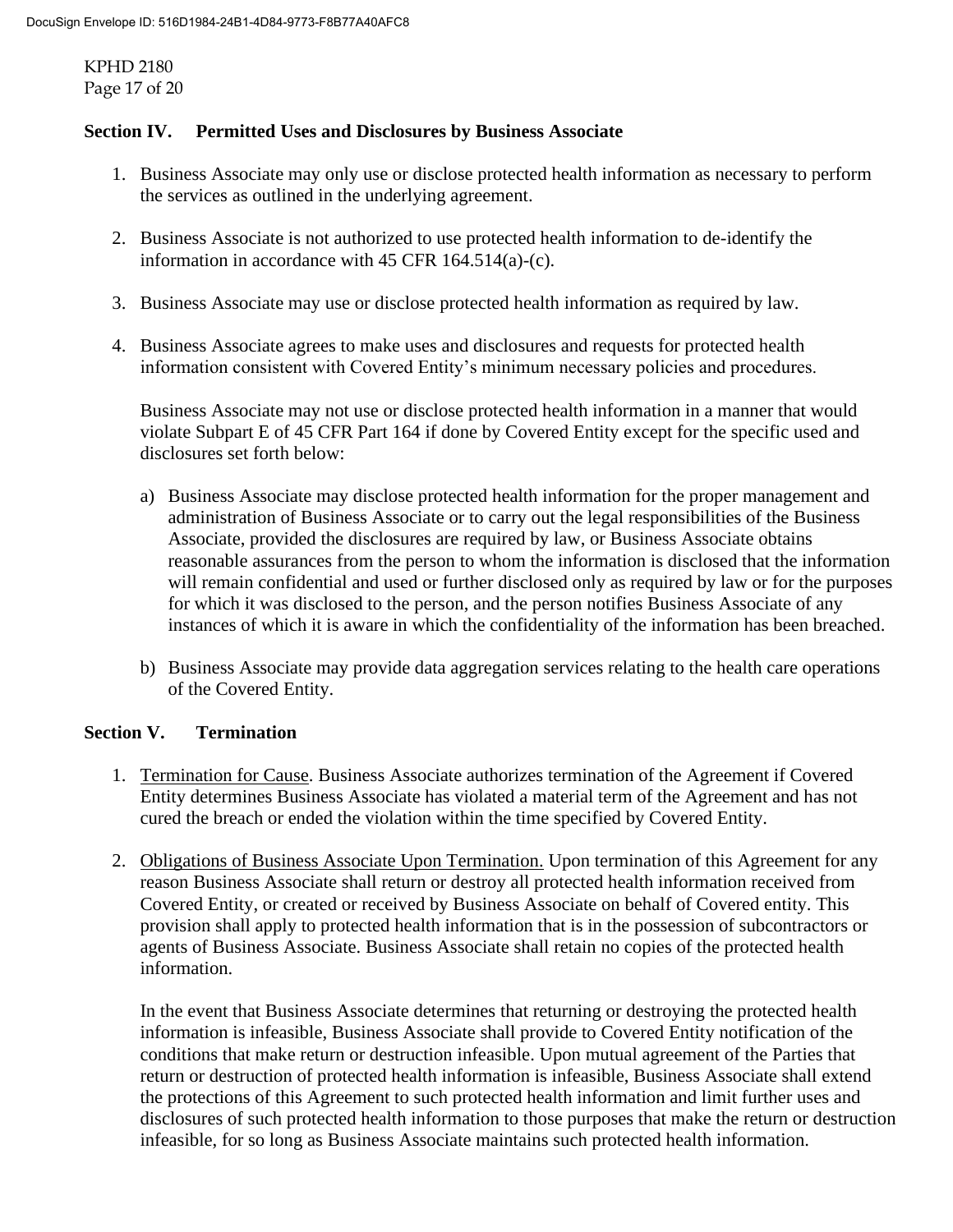KPHD 2180 Page 18 of 20

> 3. The obligations of Business Associate under this section shall survive the termination of this Agreement.

## **Section VI. Miscellaneous**

- 1. A reference in this agreement to a section in the HIPAA Rules means the section as in effect or amended.
- 2. The Parties agree to take such action as is necessary to amend this Agreement from time to time as is necessary for compliance with the HIPAA Rules and any other applicable law.
- 3. Any ambiguity in this Agreement shall be resolved to permit compliance with the HIPAA Rules.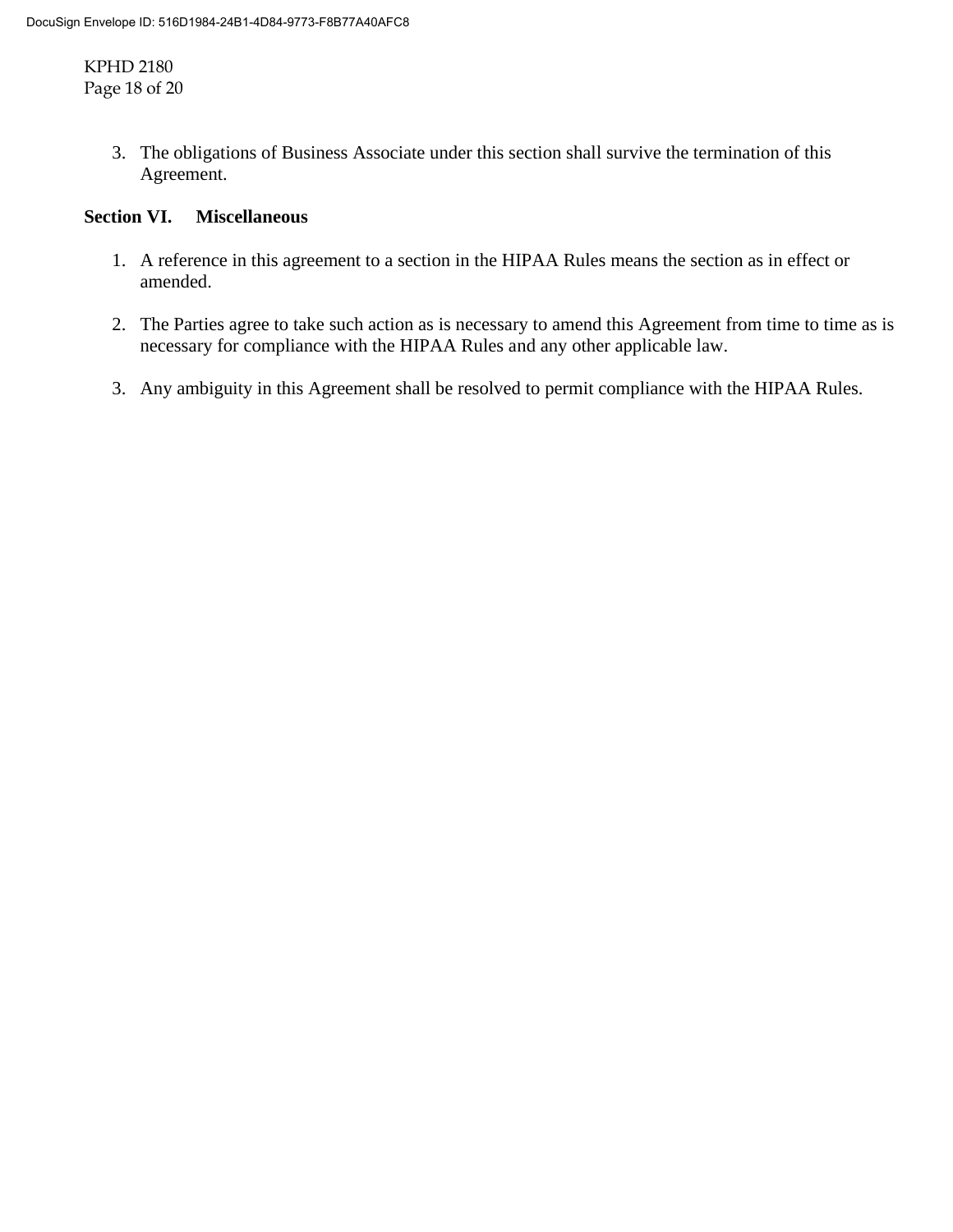KPHD 2180 Page 19 of 20

# **Kitsap Public Health District**

# **ATTACHMENT D - Debarment, Suspension, Ineligibility or Voluntary Exclusion Certification Form**

#### **Health District Contract Number 2180**

| <b>NAME</b><br>Franciscan Health System | Doing Business as (DBA)<br>Franciscan Health System |                                                      |
|-----------------------------------------|-----------------------------------------------------|------------------------------------------------------|
| <b>ADDRESS</b>                          | Washington Uniform<br>Business Identifier (UBI)     | Federal Employer Tax<br><b>Identification Number</b> |
| 1717 South J Street MS 07-00            | 278 002 934                                         | 91-0564491                                           |

#### **Instructions For Certification Regarding Debarment, Suspension, Ineligibility or Voluntary Exclusion For Lower Tier Covered Transactions**

**READ CAREFULLY BEFORE SIGNING THE CERTIFICATION. Federal regulations require contractors and bidders to sign and abide by the terms of this certification, without modification, in order to participate in certain transactions directly or indirectly involving federal funds. This certification is submitted as part of a request to contract.**

- 1. By signing and submitting this proposal, the prospective lower tier participant is providing the certification set out below.
- 2. The certification in this clause is a material representation of fact upon which reliance was placed when this transaction was entered into. If it is later determined that the prospective lower tier participant knowingly rendered an erroneous certification, in addition to other remedies available to the Federal Government the department or agency with which this transaction originated may pursue available remedies, including suspension and/or debarment.
- 3. The prospective lower tier participant shall provide immediate written notice to the department, institution or office to which this proposal is submitted if at any time the prospective lower tier participant learns that its certification was erroneous when submitted or had become erroneous by reason of changed circumstances.
- 4. The terms covered transaction, debarred, suspended, ineligible, lower tier covered transaction, participant, person, primary covered transaction, principal, proposal, and voluntarily excluded, as used in this clause, have the meaning set out in the Definitions and Coverage sections of rules implementing Executive Order 12549. You may contact the person to which this proposal is submitted for assistance in obtaining a copy of those regulations.
- 5. The prospective lower tier participant agrees by submitting this proposal that, should the proposed covered transaction be entered into, it shall not knowingly enter into any lower tier covered transaction with a person who is proposed for debarment, debarred, suspended, declared ineligible, or voluntarily excluded from participation in this covered transaction, unless authorized by the department or agency with which this transaction originated.
- 6. The prospective lower tier participant further agrees by submitting this proposal that it will include this clause titled ``Certification Regarding Debarment, Suspension, Ineligibility and Voluntary Exclusion-Lower Tier Covered Transaction,'' without modification, in all lower tier covered transactions and in all solicitations for lower tier covered transactions.
- 7. A participant in a covered transaction may rely upon a certification of a prospective participant in a lower tier covered transaction that it is not proposed for debarment, debarred, suspended, ineligible, or voluntarily excluded from covered transactions, unless it knows that the certification is erroneous. A participant may decide the method and frequency by which it determines the eligibility of its principals. Each participant may, but is not required to, check the List of Parties Excluded from Federal Procurement and Non-procurement Programs.
- 8. Nothing contained in the foregoing shall be construed to require establishment of a system of records in order to render in good faith the certification required by this clause. The knowledge and information of a participant is not required to exceed that which is normally possessed by a prudent person in the ordinary course of business activity.
- Except for transactions authorized under paragraph 5 of these instructions, if a participant in a covered transaction knowingly enters into a lower tier covered transaction with a person who is proposed for debarment, suspended, debarred, ineligible, or voluntarily excluded from participation in this transaction, in addition to other remedies available to the Federal Government, the department or agency with which this transaction originated may pursue available remedies, including suspension and/or debarment.